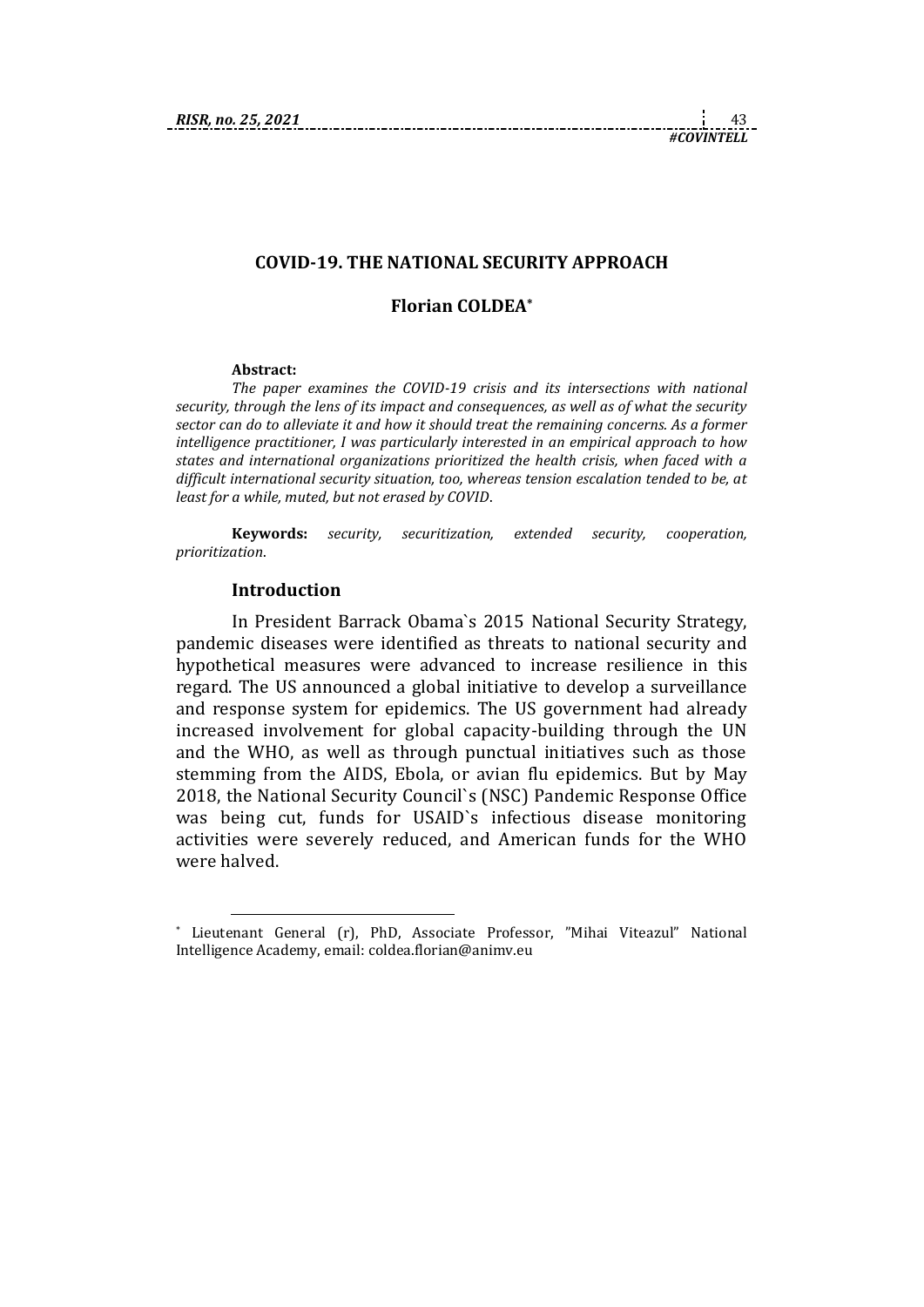| <b>RIS</b><br>`SR. no. 25. |  |
|----------------------------|--|
|                            |  |

In the January – August span of 2019, the US Department of Health organized a series of exercises dubbed *Crimson Contagion*, with a variety of participants among which the NSC, the FBI and US Marshalls, the Department of Interior, and the State Department, as well as the Office of the Director for National Intelligence – ODNI. Alongside the numerous state and federal institutions involved in the exercise, there were also NGOs and private organizations, ranging from those concerned with public health, to important American universities. The preliminary findings of the enterprise, which have never been formally released to the general public by the authorities, were nevertheless made public in a draft report (Department of Health, 2019) that had much to say about the potential response of the global leader to a natural threat of the kind: government and federal authorities had proven to be uncoordinated, lacking in resources – without an adequate view of who is in charge; what equipment is needed; who is responsible for what actions, including for the briefing of high-level policy makers – and unable to adequately aggregate data in order to present them to the general public. Overall, even the US government has been unprepared to deal with such a threat.

In less than a year, COVID-19 hit hard and globally, bringing the US in an unfortunate leading position regarding the total number of cases and casualties. The superpower had, at the end of January 2021, over 26 million positive tests, as well as 440,000 deaths (Worldometers.info, 2021). Neither the warnings following *Crimson Contagion* were heeded, nor actual improvements implemented in order to diminish the consequences of the future pandemic.

In retrospect, many events in history inclined to be more predictable than they actually were, but even without the benefits of hindsight, a global pandemic is by no means a black swan. COVID-19 was only the first truly major event of such amplitude in the past century, after the devastating lessons of the *Spanish Influenza* had almost been forgotten. Recent situations such as the SARS, MERS, Ebola or HIV epidemics did not have the same magnitude, but were, at the time, tell-tale clues of what could happen should an infectious disease prove impossible to contain.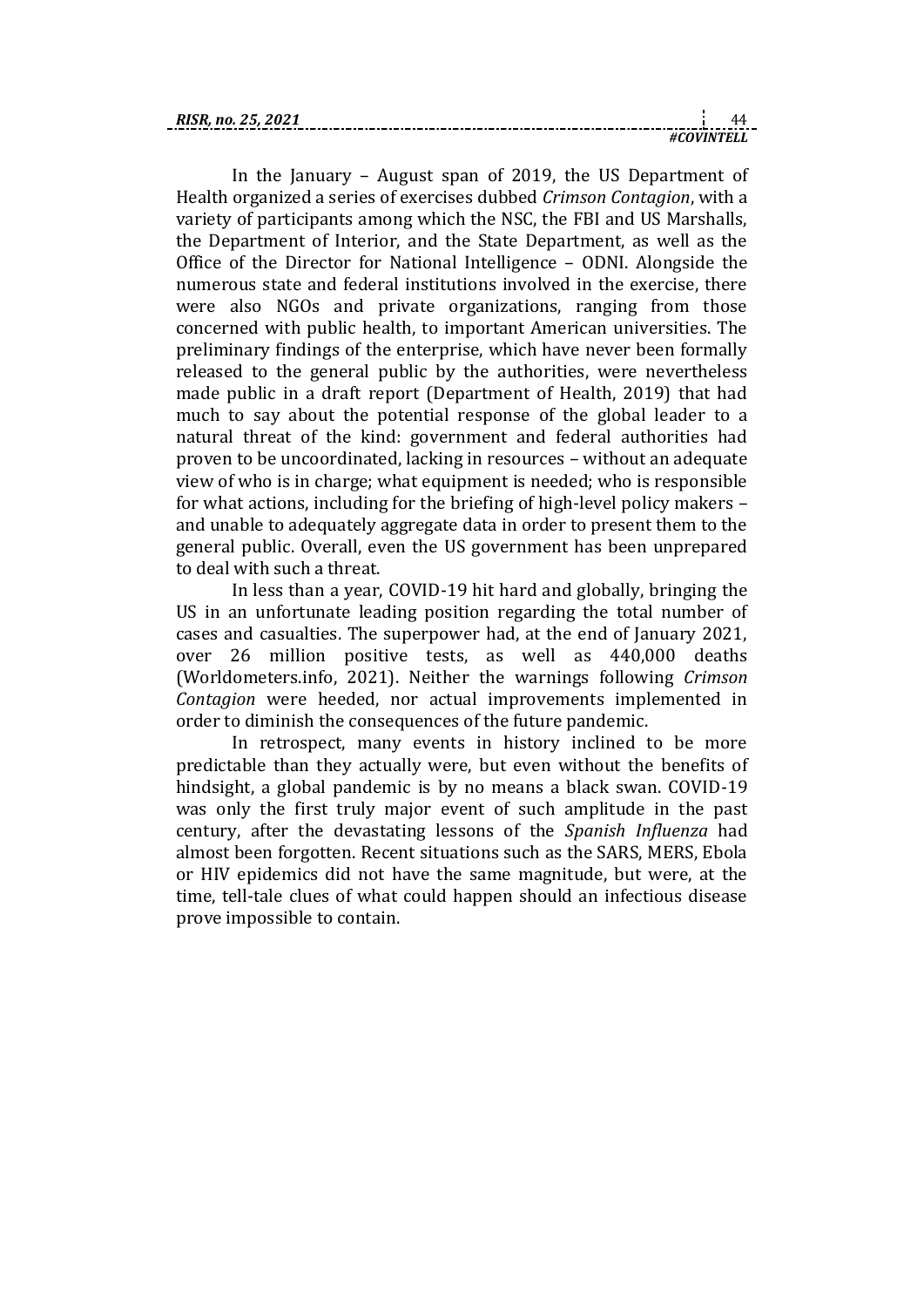| RISR. no. 25. 2021 |  |
|--------------------|--|
|                    |  |

The present paper sets the ambitious goal to examine the impact of COVID-19 on national security, since the epidemic is, in fact, a set of crisis manifesting in all aspects of life. The two hypotheses that we are exploring are: a) how can national security institutions help make the situation better – considering the theory of human security as the corebusiness of intelligence and in observance of their own legal capabilities; and b) how other national security risks should be approached under such strenuous circumstances.

The research is based on consulting primary sources such as legislation and political decisions relevant to the national security institutions` legal responsibilities; the already generous literature on the subject matter generated by both intelligence professionals, academics and analysts; and the author`s own empirical experience as a long-time member of intelligence upper management, which proved, in many aspects, a continuous crisis-management activity.

# **Pandemic Consequences**

Events such as pandemics are history-altering, if the 1917 *Spanish Influenza* example is any kind of lesson. COVID-19 was probably the main global crisis in 2020 and is still lasting, with significant impact on almost all levels of life as we know it: it impacted health as well as liberty, prosperity and trust. It impacted individuals as well as nations, while nevertheless the rest of the problems did not stand still.

What was different with this virus from the previous ones is a question probably better left to scientists, since it is still a developing story and characteristics of the pathogen are still being discovered. But what probably made a significant difference from previous similar threats was its high infectiousness, the ease with which it spreads from one person to another, the mild symptoms or even complete absence of symptoms for a high number of patients, which make them more prone to avoid quarantine and thus to continue spreading the pathogen.

The overall consequences of the epidemic are rather easy to see and utterly interconnected, but the author has tried to briefly review them according to their essential categories: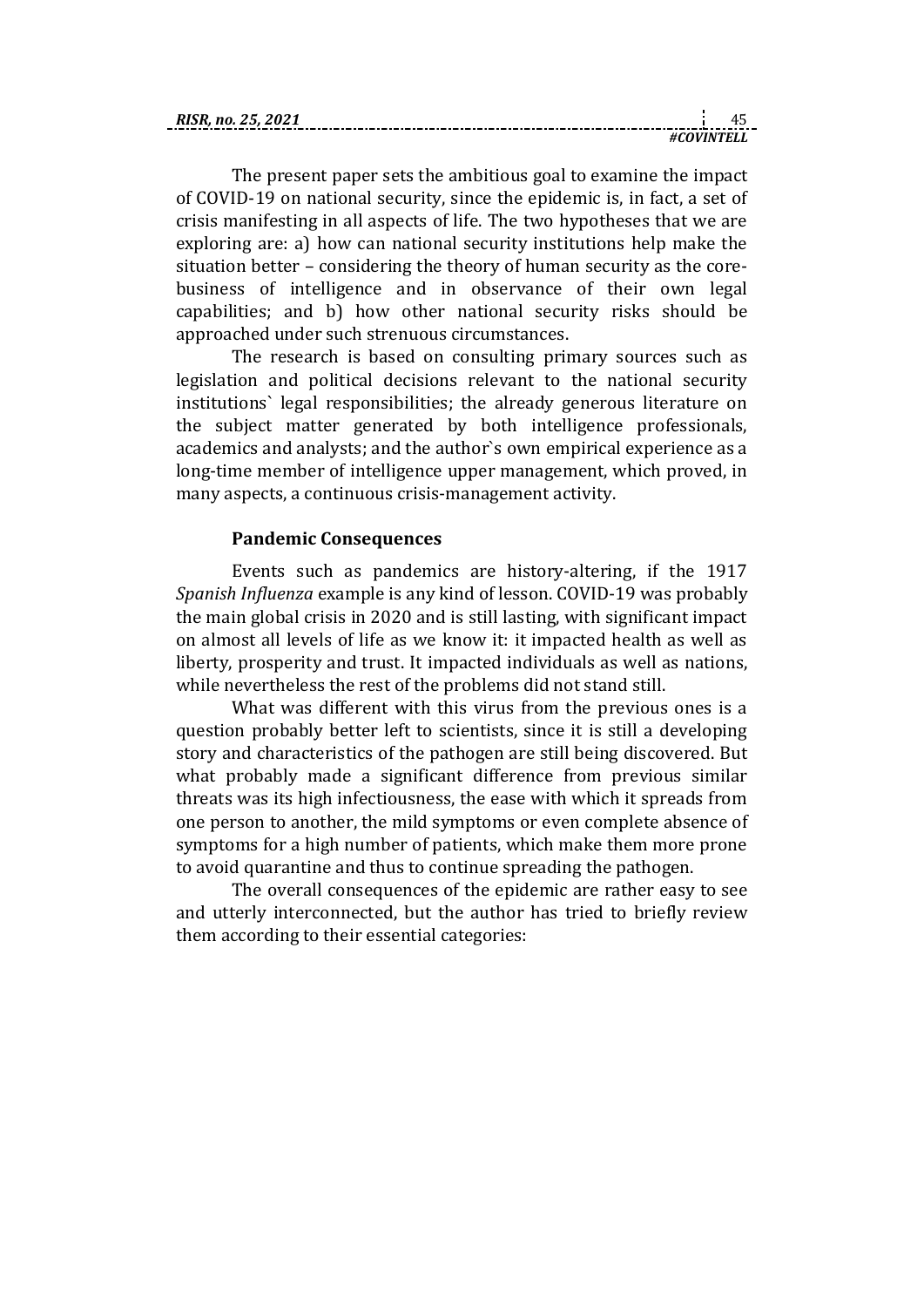| RISR<br>2. no. 25. 2021 |  |  |
|-------------------------|--|--|
|                         |  |  |

a. **Impact on the individual**. The main and foremost individual right affected was, of course, the right to health, severely limited, in many cases, by defective and over-solicited health systems. Characteristics of our postmodern society, such as globalization and ease of travelling, were aggravating circumstances in many ways: the lack of frontiers or border restrictions, relatively low prices of flights, global businesses and supply chains meant people were free and, in some cases, compelled to travel extensively, thus spreading the virus. Travel bans were the first to hit, followed by even more difficult restrictions, such as limitations of rights to gather, to see family members and even to go outside. Supply chains for basic products were interrupted, which led to social unrest and panic.

b. **Economic impact**. The first consequence of extended lockdowns was, of course, unemployment, which used to be at historical low-points in many Western democracies. Businesses were closed or their activity significantly hindered, and by May 2020, the US, for example, had over 40 million unemployed citizens (Reich & Dombrowski, 2021, pp. 1253-1279), with an estimated 500 million job losses worldwide. Commercial demand decreased, essential goods and medical equipment were lacking. States that could afford it struggled to invest in keeping private businesses afloat. Global economy was as hard hit as local ones, and globalization tended to show its disadvantages. International supply chains were disrupted, albeit by the local effects of pandemic, the impact of new border restrictions on transportation and travel bans. Global business models proved inefficient in such context and completely unprepared for such disruptions. Supplies were short and demand was high. Most countries had insufficient stocks for medical products and pharmaceuticals, as well as no virtual capacities to produce them themselves, since those activities were outsourced – predominantly to the very country that was the source of the problem and in a difficult enough situation to need them to alleviate its own domestic problems. From a different perspective, the pandemic generated the acute need to use electronic communication solutions in order to ensure, to some extent, continuation of a wide array of activities, from economic to educational and academic ones. Cybercrime has taken advantage of this context, particularly since much of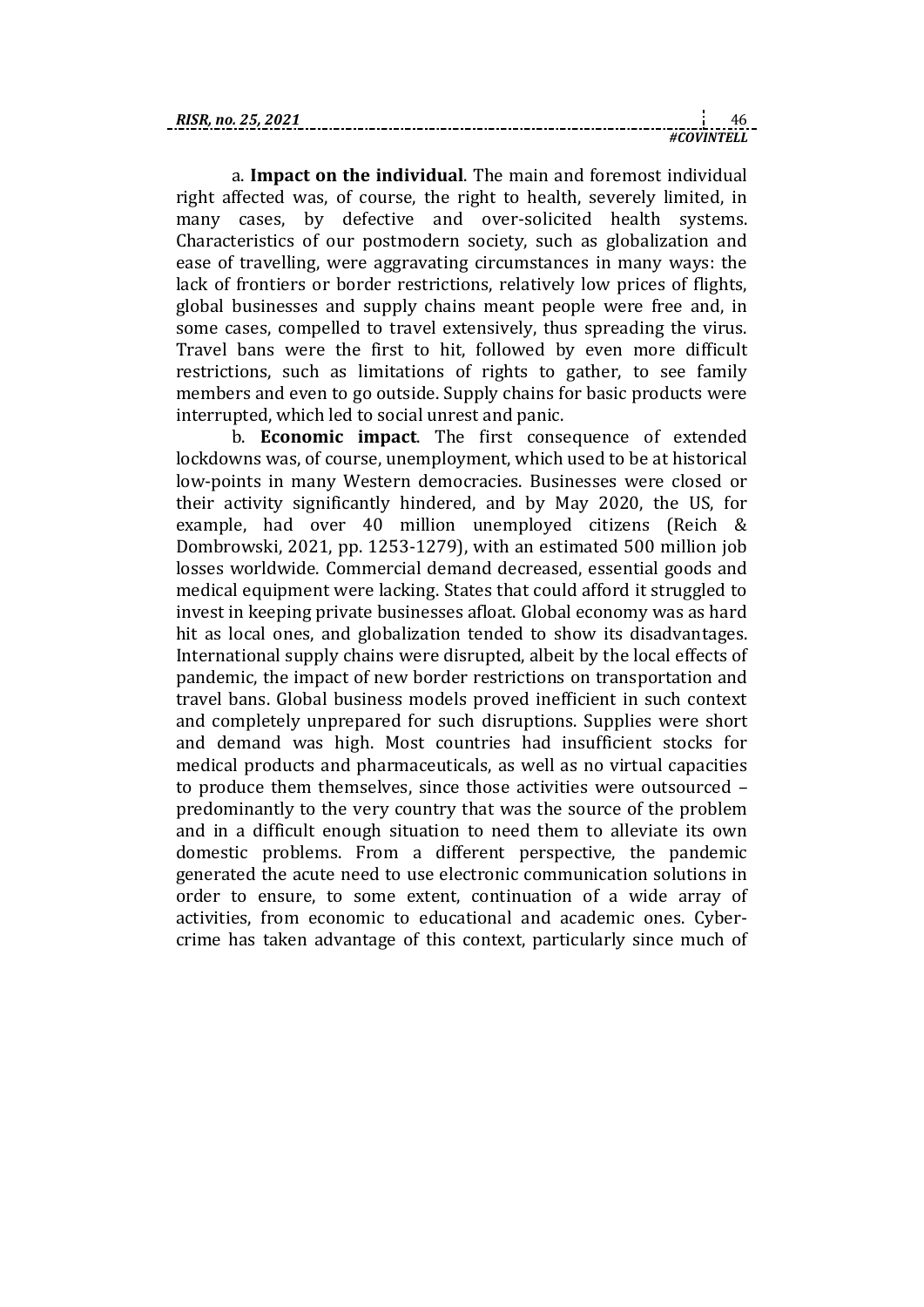| <b>RISR</b><br>no.<br>Z5. |  |
|---------------------------|--|
|                           |  |

the dedicated software infrastructure was unprepared to manage activities of such magnitude and less focused on implementing security solutions. Attacks on infrastructures and organizations, both public and private, were not a surprise and tended to deepen the chaos.

**c. Social impact.** Individuals suffering severe limitations of their rights and liberties, under-performing health systems, lack of medical provisions and sanitary equipment, doubled by misinformation and disinformation led to social unrest and panic, and further deepened the crisis. A significant trend was manifesting before the pandemic, that of the unregulated social media, which tends to create hermetic *echochambers* of strong opinions and allow radical notions to be multiplied without debate, outside input or any type of challenges. Not to mention deliberate manipulation by actors seeking to advance their own strategic position and change the balance of power, as part of their hybrid war tactics. During the pandemic, those tendencies continued, which made containing the virus more difficult and brought other problems, too: extremist attitudes, anti-vaxxers, techno-libertarianism thrived in self-isolated, self-contained *bubbles*, refusing any official information sources. The *infodemic*, term coined by European Commission vice-president Vera Jurova (European Commission, 2021) thus occurred, drawing hard on disinformation regarding the pandemic origin, virus existence and its consequences etc. Social stratification and polarization often generated by unregulated social media added to domestic tensions, while mistrust in authorities increased after obvious hesitations, bad decisions and errors in judgment.

It was, nevertheless, technology which brought some alleviation to the already dramatic situation, by allowing for concerted efforts of the scientific community to first identify, and then fight the virus. Military and intelligence organizations throughout the world lost operational capacity, forced to protect their own personnel and reprioritize activities and resources and limit direct contact with other people. The US Army, for example, postponed training for new recruits at the beginning of the pandemic.

**d. Political impact**. While social and economic life has been severely disrupted, this also had political consequences: democracies needed to approach the threat with un-democratic measures, limiting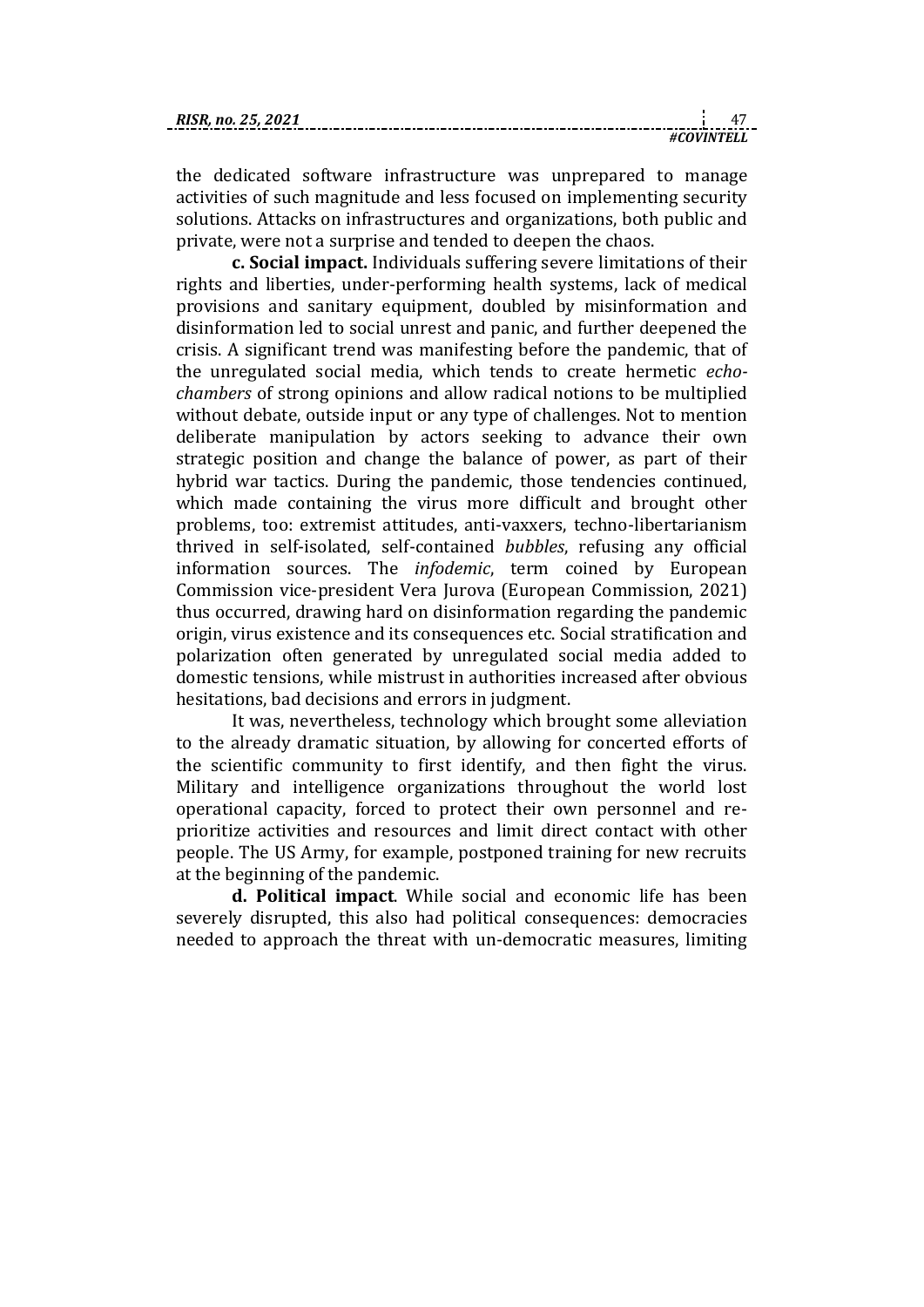| RISR |  |
|------|--|
|      |  |

rights and liberties in a concerted effort to contain the virus and determining relevant shifts in options. Citizens in democratic countries were concerned with the new restrictions, raising serious questions whether previous normality shall ever return, and suspecting their governments of being reluctant to ever give up the newly-acquired capacities. Social unrest increased in most democratic countries and fake news and manipulations helped, while authoritarian regimes such as China did not hesitate to point a finger at the West for its inability to contain the virus. China has even profited to try and promote its own social and political model, as well as that of other similar states, such as Korea or Singapore, as ideal for crisis-management.

The official newspaper Global Times has actually published several open-eds promoting the narrative of the deficiencies democracies have in handling crises – made obvious by the high numbers of cases and victims, and compared to the much better results in crisis management the Chinese authorities had, using more forceful measures, for example, Hu Xijin`s article *Pandemic Fight Calls for Western Elites to Drop Absurd Arrogance Toward China*; Mario Cavolo`s *US Making it Hard to Admire Democracy* or Ai Jun`s *What Made West Lose the Race of Systems during Epidemic Fights?*. Political leaders claimed to *follow the science*, but since science itself was still fumbling, some of the leaders of major Western democracies lost face. Let us not forget the collective/heard immunity debacle and its consequences on public trust. Decision-making was obviously incoherent, which furthered the crisis of confidence. If forced to also anticipate a positive political consequence of those unfortunate events, I would consider that populism has shown its own limitations and inabilities and its public support is diminishing.

**e. International challenges**. International alliances and organizations of all sorts also seemed to have difficulties in understanding their role and taking action. Old unsolved grievances seemed not to become secondary, but rather freeze for a short while and then resurface with a more immediate urgency to them. The UN called for a temporary, three-month cease-fire in all conflict areas, the EU lost sight of its divergences with illiberal Member States for a short while, even terrorist organizations advised their followers to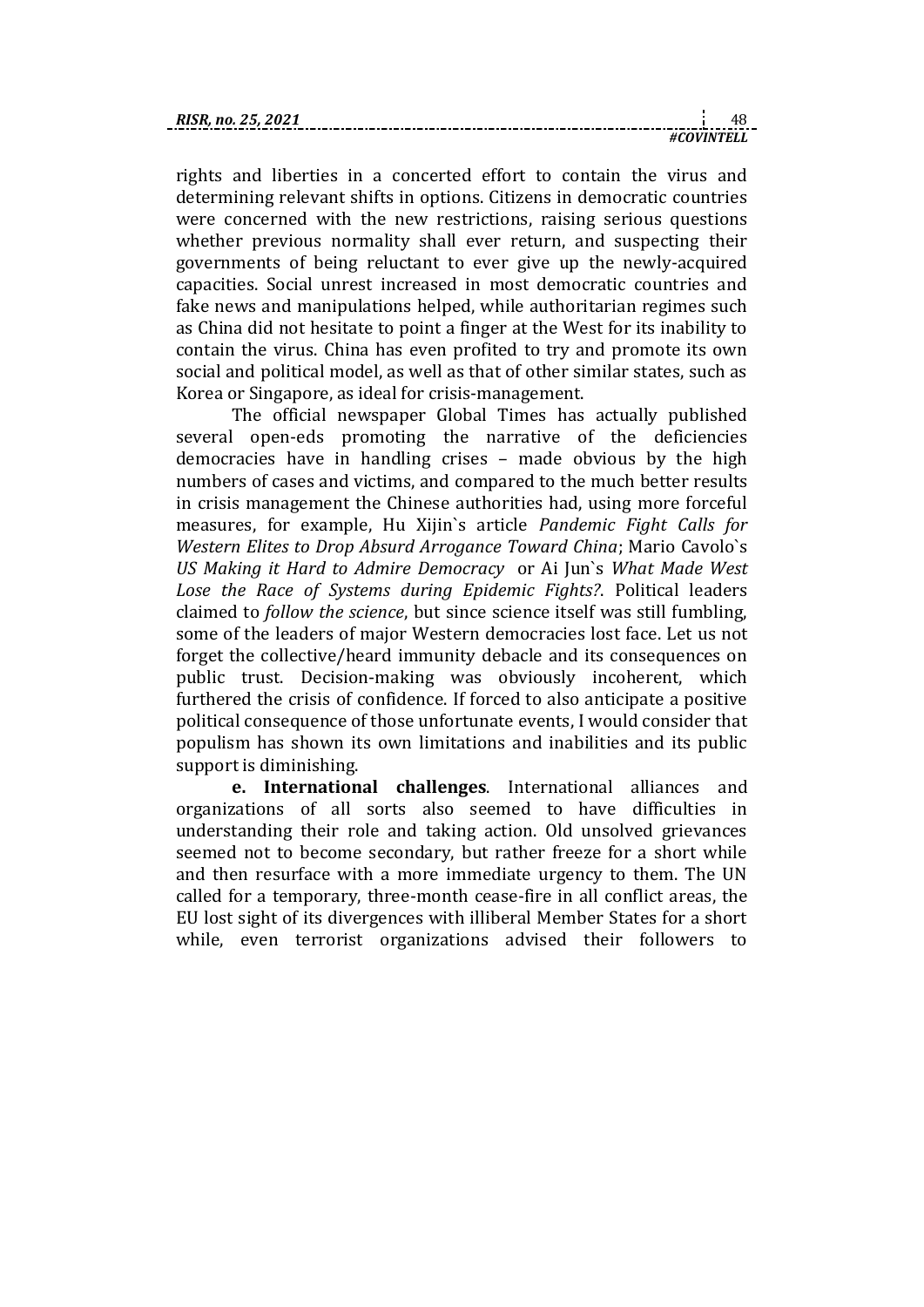temporarily halt activities which would put them at risk of getting infected.

Nevertheless, global and regional struggles for power did not cease, on the contrary, the struggle to redefine the international relations architecture became more acute, with the same actors aiming to lead and show prominence and continuing to reaffirm their intent to primacy. The US continued its competition with China, even as it depended on it for medical supplies, while promoting the *America First* and, now, *Buy American* domestic policies. EU states struggled to act unitary and to everyone`s benefits while closing borders and banning travels and while Member States competed with one another for resources, from medicines and medical equipment, to tests and vaccines.

Globalization shortcomings came back in focus and became more and more disputed, as states were concentrated on emergency COVID action-plans, measures, and strategies. Important and powerful states in the global balance of power found themselves depending on their strategic adversaries, with no domestic facilities to cater to their own needs, no adequate stocks and reserves, and a fierce global competition for resources. This only led to tenser relations between global powers, as well as to opportunities for regional ones to advance their own interests. Isolationism – including economically- emerged as a revisited counter-trend to globalization, and with an isolationist US, China continues ascending and trying to take charge.

Regardless of the epidemic and in its shadow, rivalries, tensions, and reorganizations in the global balance of power continue with new methods and so does the tendency towards a multi-polar world. No significant new initiatives of global cooperation were manifested in this time-frame, on the contrary, some cooperation formats were significantly weakened - with a notable exception of the EU, which, after a shaky start, managed to eventually coordinate enough, despite some separate opinions, and ensure joint negotiations and acquisitions procedures for the vaccines, as well as a simultaneous start of the vaccination campaign in all Member States.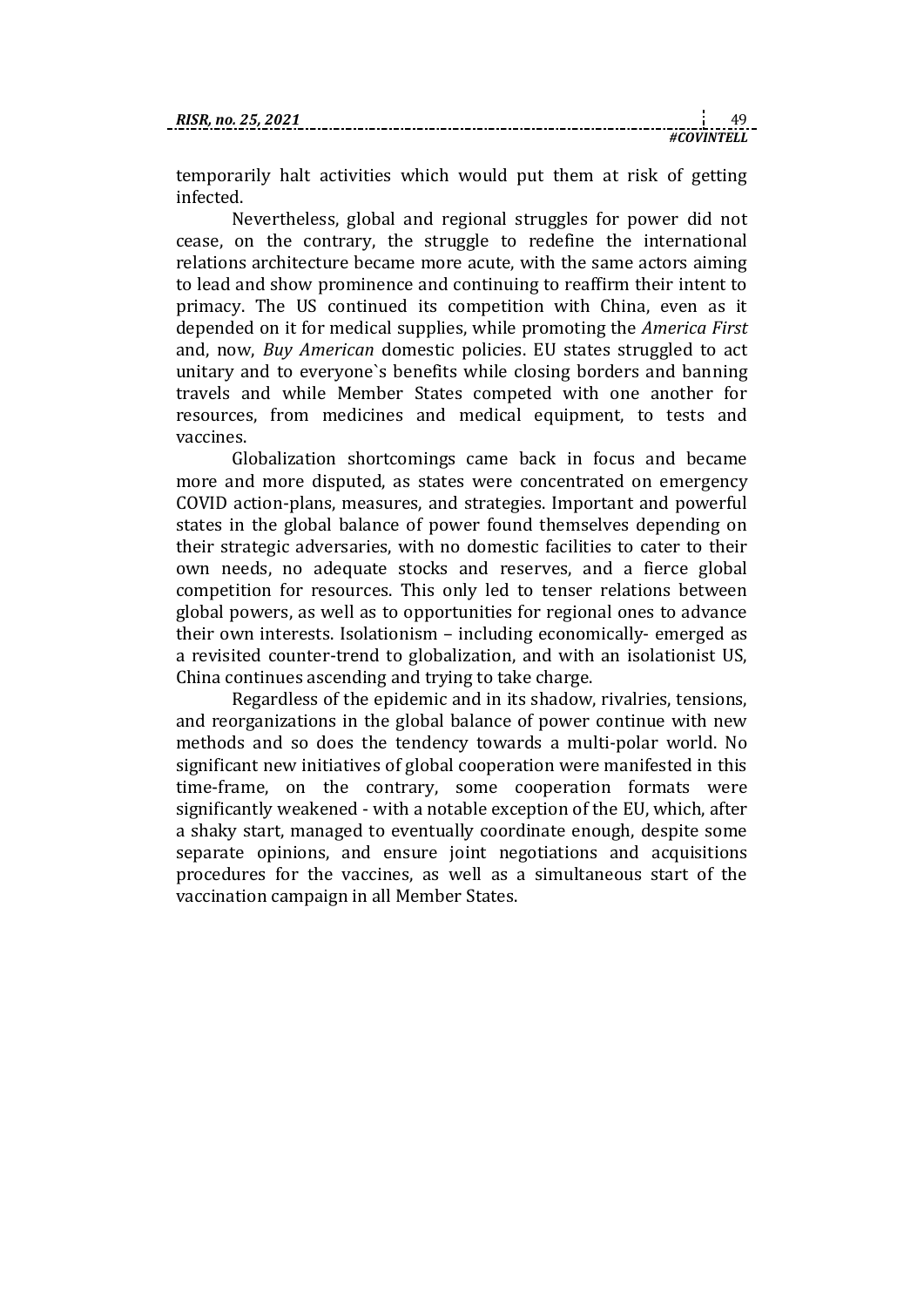| RISR. no. 25, 2021 |  |  |
|--------------------|--|--|
|                    |  |  |

*#COVINTELL*

Travel bans and the genuine need to avoid health hazards has also exacerbated pre-existent nationalist tendencies, and, lacking consensus, international organizations` actions were stalled.

# **The National Security Approach**

There are several questions that need to be debated from a national security point of view and from the point of view of a practitioner, having found myself confronted with some of them years ago. The first one is, I think, one concerning legitimacy: are epidemics a matter of national security?

Debates over the scope of national security date far back and cannot be elaborated on here, since they are far too extended and this is not the purpose of the paper. There are, of course, the two diverging positions – seeing security exclusively as *hard security*, its legitimate objectives connected only to traditional, kinetic threats and risks. There is the opposite view, stemming from the *Copenhagen School of Security Studies*, opting for an all-encompassing concept of security, centred on the safety and wellbeing of the individual, which includes traditional threats, as well as economic, anthropogenic, and naturogenic ones. This notion of extended security includes all areas of social life that have an impact on the individual, becoming legitimate subjects of security through the process of *securitization*. And there are, of course, all the inbetweens, often shaped by momentary interests of political decisionmakers and by occurring situations and events.

The traditional take on security under the COVID-19 crisis was representative of the US approach to the sanitary crisis. Kinetic threats held the frontlines for policy-makers and security professionals as well, shaping policy preferences as well as the allocation of resources. The National Security Threats as listed by the FBI were and remain still terrorism, espionage, proliferations, economic espionage, government attacks, perception management and foreign intelligence activities, while the UK only lists terrorism, espionage, cyber threats and proliferation as top national security priorities. Preferences were, thus, shaped and confirmed by the same individuals, and naturogenic threats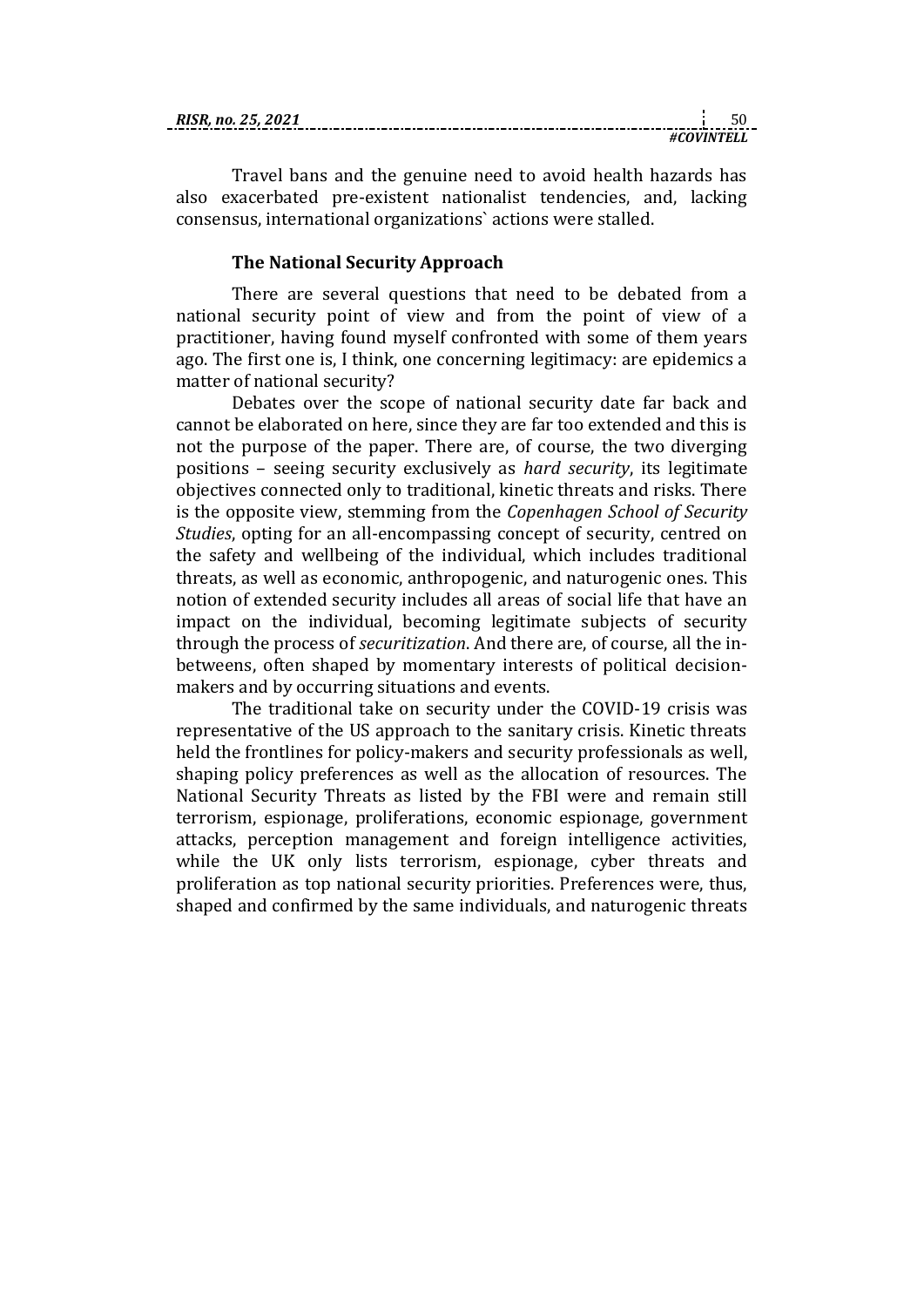were downplayed and under-resourced. Budgets and organizational priorities ran far from public health concerns.

Although domestic security strategies in the US, as elsewhere, alluded to the possibility of natural hazards such as epidemics, they defined little if any instruments and responsibilities for the security establishment. The US Security institutions during pandemic were mostly concerned with securing supply chains for military products and with protecting their own, while strategic documents only made them responsible for dealing with risks of weaponizing biological agents.

NATO, as a military alliance, was also concerned with the concept of extended security, putting the matter up for discussion since 2019, and finalizing a reflection plan in 2020, with 180 proposals for improvement. NATO`s COVID-19 and extended security related plan envisions the need for change which is generated by a new type of conflict among global actors. International relations are less stable, and so are international institutions. Non-kinetic conflicts are considered to be changing the nature of conflict, and are best described by mutual attacks on some areas, doubled by cooperation on others. In a special address at Davos (Putin, 2021), Russian President Vladimir Putin himself hinted to a global conflict manifested as *a fight of all against all*, which is constantly accentuated by the pandemic and the fierce fight for resources. Smaller actors in this new global environment are caught in the middle and find themselves tempted to take sides for potential benefits, but also have significant opportunities which need to be capitalized. Regional actors, such as Turkey, also change the dates of the problem, in their efforts to gain ground. In anticipation of a new strategy, NATO also stressed the aspect of protecting critical infrastructures as a security mission not to be omitted, with an accent on health and environmental ones.

The EU was also concerned with security under the COVID-19 crisis, the 2020 PESCO Strategic Review pointing to progress towards developing joint defence on matters pertaining to public health as well as on military ones. The 2021-2025 phase of PESCO sets ambitious goals of increasing defence spending, alongside interoperability and coordination, for further security and defence integration. PESCO projects include land formations in the EUFOR Crisis Response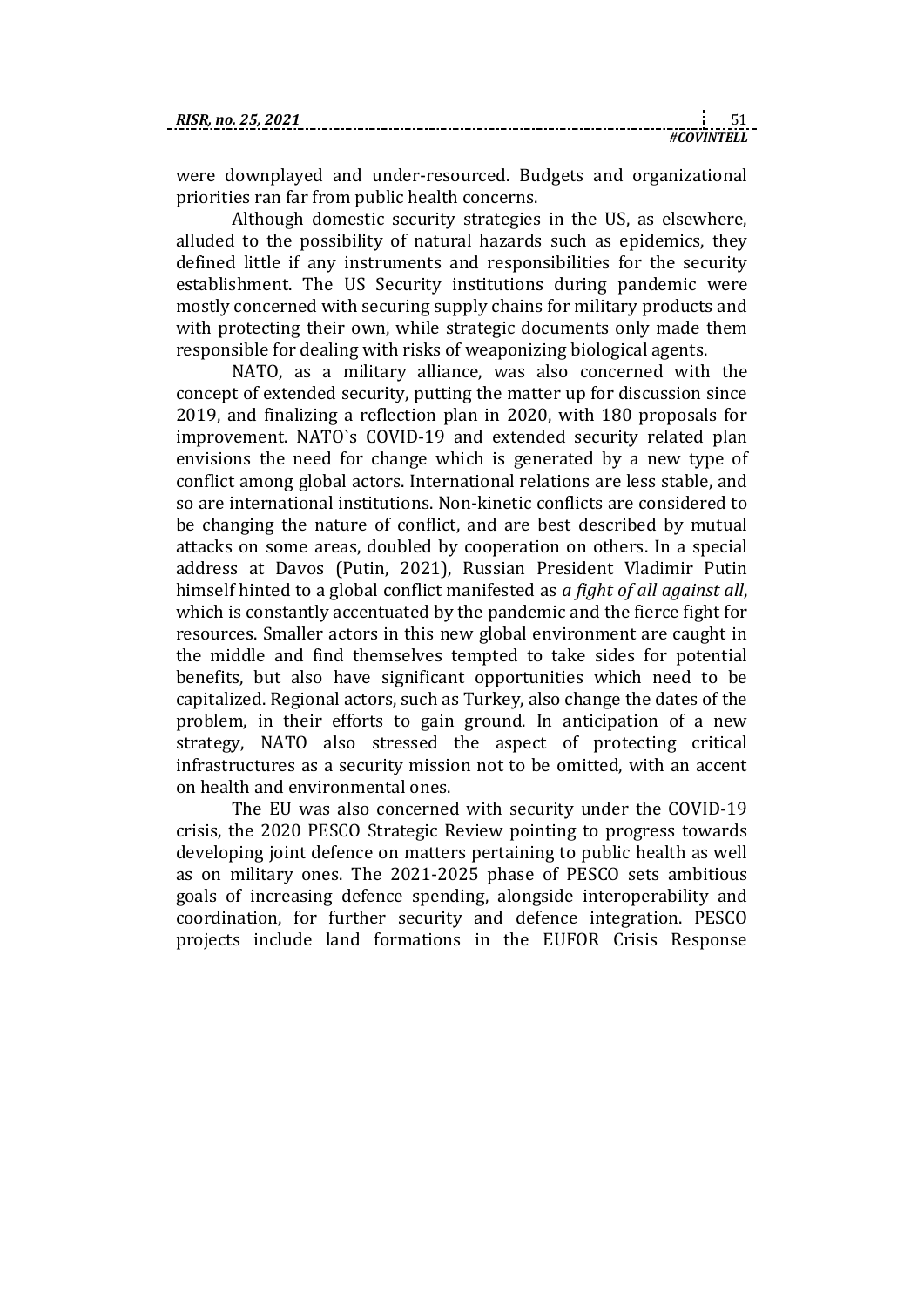| RISR. no. 25, 2021 |  |  |
|--------------------|--|--|
|                    |  |  |

Operation Core, as well as *joint enabling*, which contains the European Medical Command and CBRN Surveillance as a Service (Council of the European Union, 2020), therefore proving some level of commitment towards the extended security notion.

Alongside financial instruments much-needed for Member States to tackle the crisis, the EU has also undertaken the development of a Strategic Compass regarding its security and defence policy. The initiative that is to be concluded in 2022 aims to "inject into the system of EU defence cooperation a new dose of political direction" and "provide guidance to the Member States` military planners", alongside "policy orientations and specific goals and objectives in areas such as crisis management, resilience, capability development and partnership" (Novaky, 2020). The Compass undertakes concerted approaches at society-level, with coherent action by all relevant actors, and advocates for more flexible instruments, in the context of far more dynamic risks and threats.

A particularly interesting case in the manners of dealing with the COVID-19 crisis was, in my opinion, that of Israel, in which the phenomenon of *securitization* of the health crisis was easily observed and widely discussed. The non-kinetic crisis was made into a fundamental and legitimate issue of concern for the national security establishment that received strategic and operational command and control. Prime-minister Netanyahu declared the pandemic as *a war against an invisible enemy*, and military forces were brought to support civilian ones in a leading capacity. Public opinion supported the decision, with 65% of Israelis expressing their approval for the IDF to manage the crisis (in Murciano, 2020). This approach, combined with a solid health system, seems to be leading to more satisfactory results than elsewhere.

For Romania`s situation, the notion of extended security is and has been a part of the National Defence Strategy, as it is for many other EU Member States, and from this point of view, our country has proven to be visionary. Epidemics are mentioned as national security threats in the past two such policy documents, but with virtually no correlation between the National Defence Strategy and the National Health Strategy, little good has it done. The latter document, passed in 2014,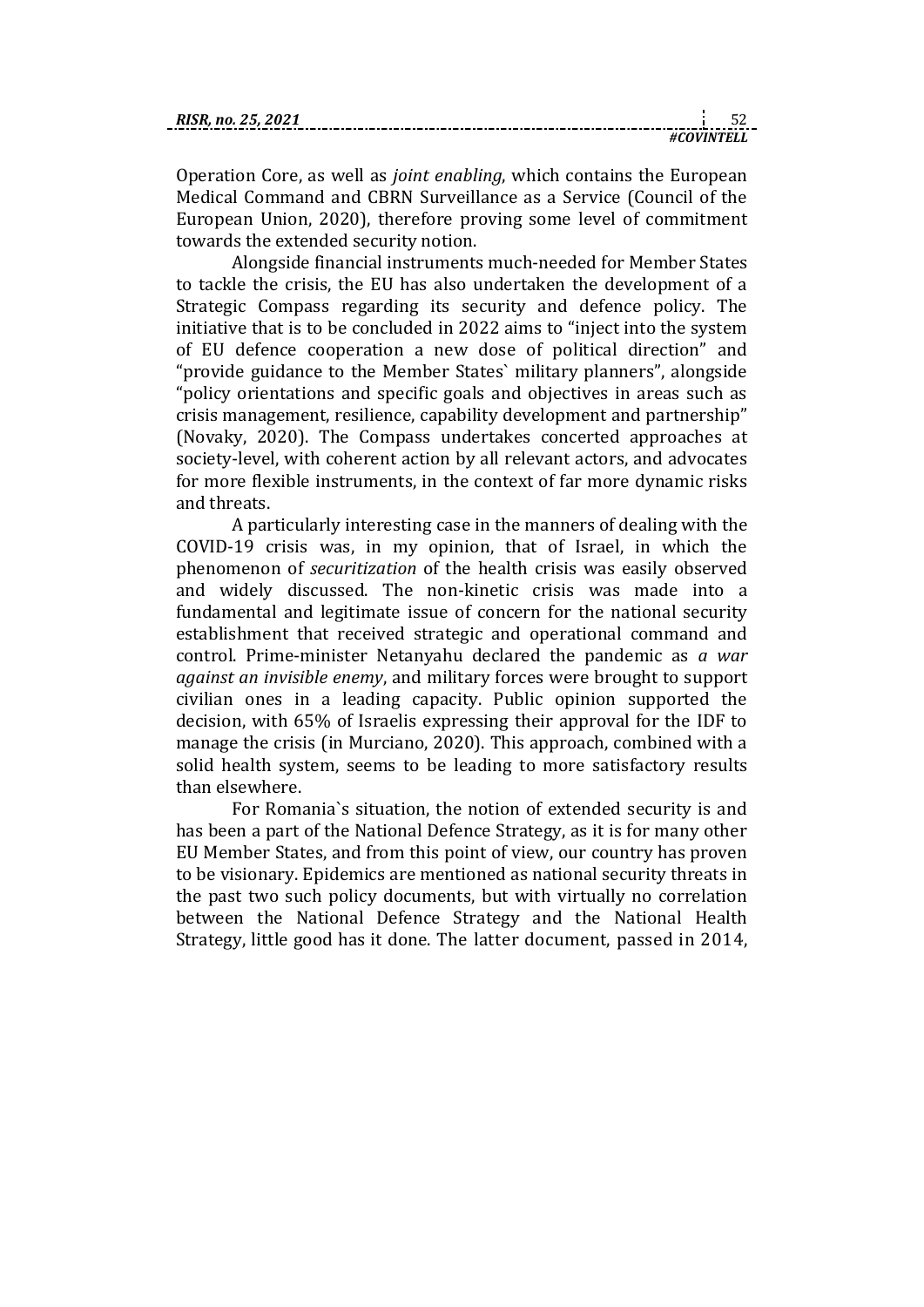| RISR<br>no. |  |
|-------------|--|
|             |  |

is by no means attentive to such threats as a pandemic. The security establishment has not enough resources to properly identify the risks stemming from the health and crisis-management sectors: it does not have the specialists, nor sufficient cooperation with the scientific community, and, to be honest, it is rather tributary to old mentalities, which prioritize hard power and kinetic risks over hectic aspects of modern societies which prove, sometimes, just as disruptive, if not more.

Romania, nevertheless, has a duty to capitalize on its EU and NATO membership, in this regard as in all, with both ensuing rights and obligations. Our primary concern should be to make sure that national security resources do not diminish under crises circumstances, and to prioritize them correctly.

In my opinion, making public health a matter of national security is self-explanatory. Since security is and will continue to be centred on the individual, it is with individual security that the establishment must start, and there cannot be a segregation of the two. Weak, underfinanced, and uncoordinated systems undermine individual and national security, in our country as elsewhere, therefore their improvement through all available means should be taken seriously by decision-makers and the security establishment alike.

A second question could be aimed at what national security can actually do to help prevent and contain such a crisis, and a part of it was answered in the ideas listed above. From providing early warning intelligence and analysis, to ensuring coordination, to managing crisis and relief operations, to monitoring and informing on the spread of disinformation and misinformation, support is available. The Israeli example delves deeper into what can be done to ensure support for the health system under extreme pressure, with effective measures varying from procuring medical equipment, tests and even vaccines through specific methods.

The third and probably most important question is how the national security establishment should manage its own, non-COVID priorities, since the health crisis tended to aggravate several significant security threats. A short look at the section dedicated to the pandemic`s impact more than proves that.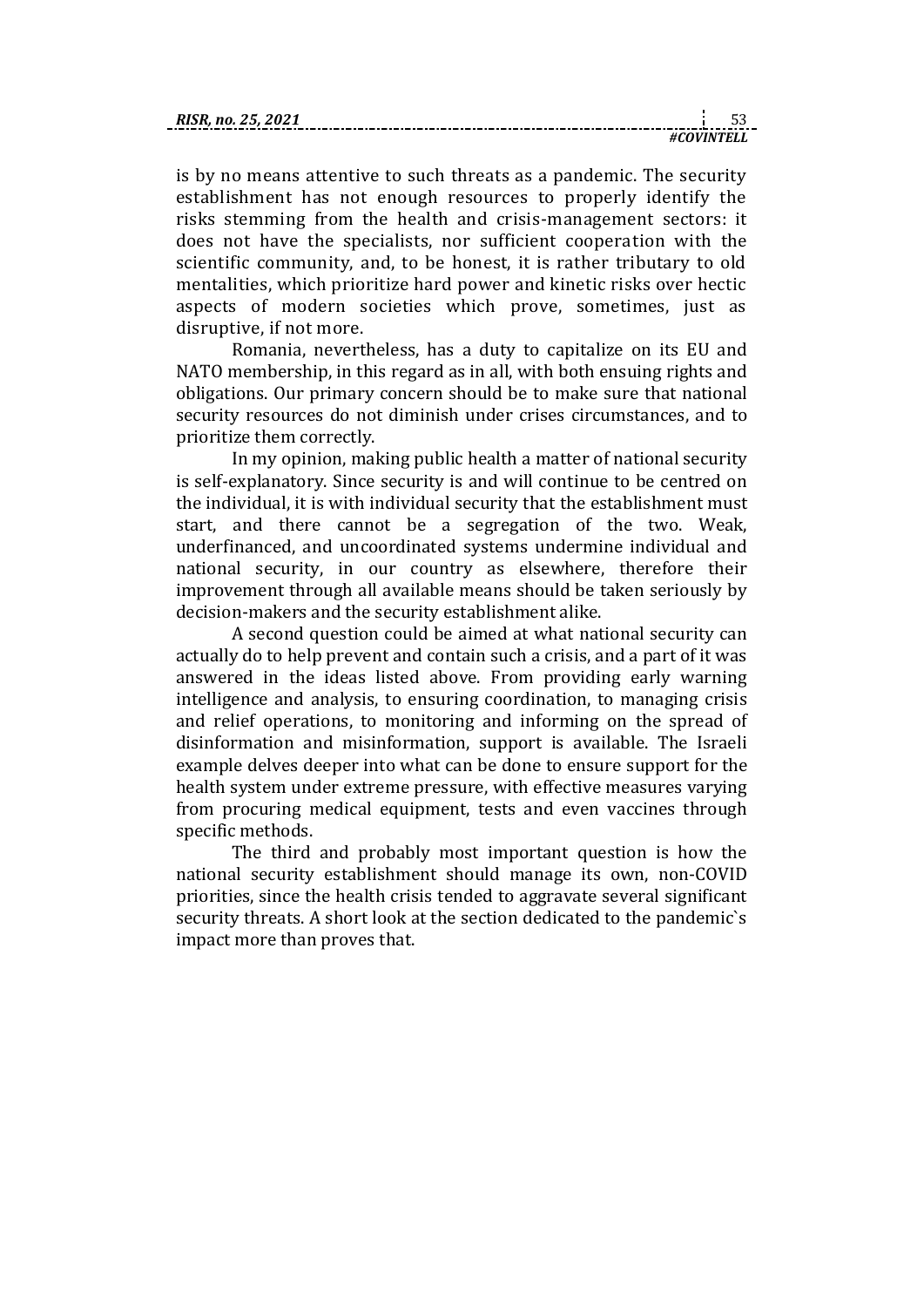| RIJK. 110. ZJ. |  |
|----------------|--|
|                |  |

National security systems and institutions had to re-think their strategic and operational priorities, including regarding the allocation and prioritization of resources, and the protection of their human resource.

Nevertheless, I believe there is a continuity of the former acknowledged risks, albeit classical ones, such as terrorism, organized crime, conflicts, or new ones such as cyber or hybrid threats. The pandemic does not mean they have subsided, but rather it is super incumbent on them, making it necessary to adapt, adjust, learn lessons and react swiftly, while building resilience.

The pandemic impacted the prioritization of old risks on the bases of the stringent momentary needs, but they persist, without essential changes in their basic data or in aggravated forms. It brings much unrest, but also the opportunity for our societies to improve. Moreover, it brings the opportunity for political decision-makers and the decision-making process to improve, since it seems to have promoted a decline of populism. Politicians, as drivers for security, now have the cause and motivation to reinvent themselves, by being receptive, by approaching and heading professionals and thus demonstrating a good understanding of the security problems, in a context dominated by informational war, massive disinformation and sophisticated constructs and narratives built on half-truths, which alter perceptions and increase mistrust. The public`s need for trust and knowledge should be properly met by authorities, with truth, facts, clarifications, and debate within the framework provided by political legitimacy and science. And wise decision-makers should see that resources for national security are not discontinued or significantly diminished, because the same thing doesn`t happen to risks, threats, and vulnerabilities.

The acute need for security withstands pandemic, or rather becomes reinforced by it, both concerning hard security, and smart security. Roles tend to shift, while the military becomes more and more involved in civilian crisis. The security establishment, intelligence included, must strive to move pro-actively, whether in deciphering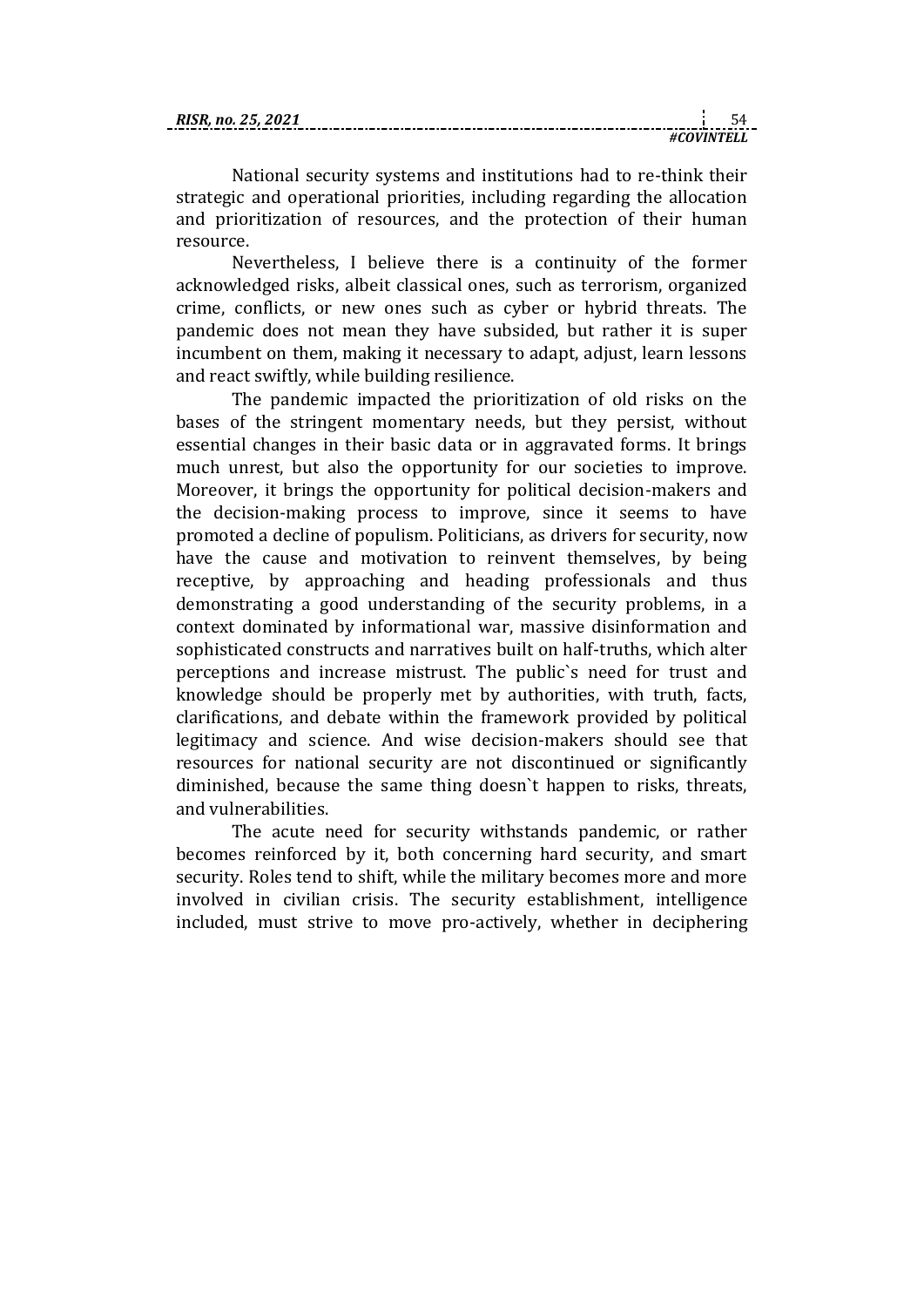*#COVINTELL*

informational attacks, identifying health hazards or potential sources for relief.

## **Conclusions**

I support a reconceptualization of national security and a wider acceptance of the extended security concept, which I think would make the security establishment able to widely approach matters such as public health, with a serious impact on society, without raising debates on legitimacy. I think there cannot be a society without health, and health is part of security, but I am also convinced that the security establishment alone cannot produce satisfactory results. Cooperation with academia, the R&D sector, medical experts and professionals and health institutions – both public and private, are essential for a better approach to a future crisis of the kind.

At the same time, domestically we need to identify normative and strategy solutions which can allow for easier, more flexible prioritization of national security issues according to the current context, despite the fact that generally state institutions are rather conservatory and bureaucratic, and decision-making mechanisms tend to be lengthy and tedious. All this for one purpose: putting the citizens` needs at the centre of the security enterprise.

I also believe a pandemic is a global threat, which requires both a local and a global approach. Individual states` measures seem to count, in the balance of prevention and containment, as much as those of international organizations and better results can only be achieved through cooperation. In this regard, I salute the US returning to the WHO and reassuming its role as global leader. But further advances must be made; first of all concerning global cooperation at all levels – from security, to health and crisis management, to business and social media regulation etc.

A particularly important lesson to be learned by the national security establishment is that it needs to enhance its own cooperation and partnership with public and private sectors in all areas of interest for the extended concept of security, particularly when discussing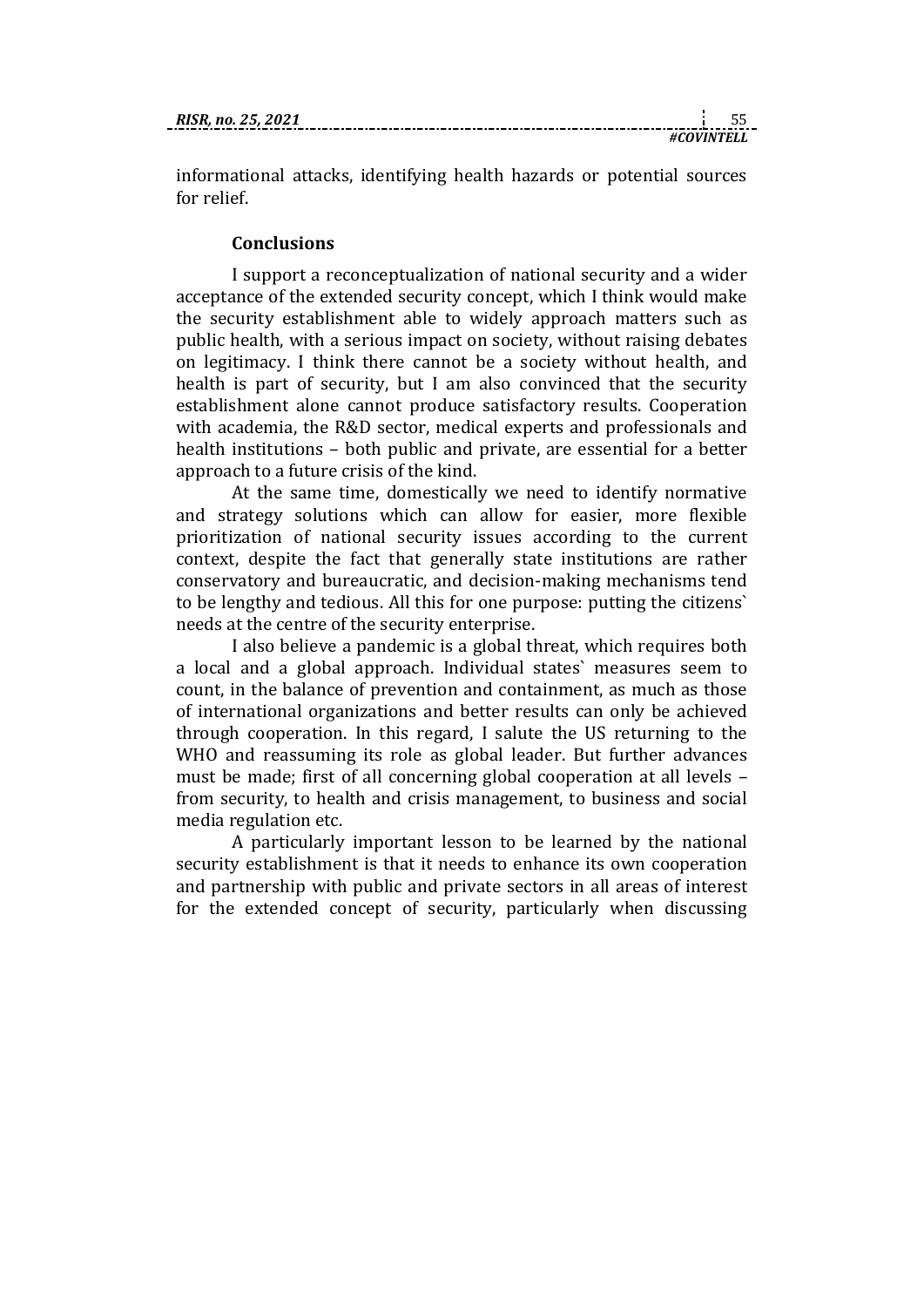| RISR |  |
|------|--|
|      |  |

situational awareness and the development and securitization of technologies, building resilience of IT&C and critical infrastructures.

Nevertheless, security strategies need both an international and a domestic dimension. Therefore, they need to be connected to national features, stemming from aspects such as geographical positioning, proximity to global actors, social, cultural and infrastructural specifics.

Finally, with regard to the security environment, the international context continues to be dangerous, not just punctuated by threats and risks, with amplified, interconnected problems and negative developments in almost all dimensions, from the economic to the social and military ones. Negative developments are aggravated by geopolitical competition among the great actors, but also by uninspired political decision-making, the technological revolution and the liquefying of threats. Current dangers stem from classical, kinetic threats, as well as from recent, novel ones, blurring the line between peace and war and requiring alternative, innovative solutions. Leaders under pressure must understand the phenomena they are confronted with, and to act decisively, through correct prioritization, institution and capacity-building and modernization, and multiplication of actionnodes at society level.

## **References:**

1. Gronvall, Gigi Kwik. (2020). *The Scientific Response to COVID-19 and Lessons for Security*. Taylor and Francis Online, [https://www.](https://www.tandfonline.com/doi/full/10.1080/00396338.2020.1763613) [tandfonline.com/doi/full/10.1080/00396338.2020.1763613,](https://www.tandfonline.com/doi/full/10.1080/00396338.2020.1763613) accessed January 24th, 2021.

2. Carrapico, Helena, Farrand, Benjamin. (n.d.). Discursive continuity and change in the time of Covid-19: the case of EU cybersecurity policy. *Journal of European Integration*, 42:8, pp. 1111-1126. [10.1080/](file:///C:/Users/a790057.SRIDC/AppData/Local/Temp/IKS2021.docx) [07036337.2020.](file:///C:/Users/a790057.SRIDC/AppData/Local/Temp/IKS2021.docx) 1853122, accessed January 24th, 2021.

3. Servick, Kelly et al. (March 16, 2020). Updated: Labs Go Quiet as Researchers Brace for Long-term Coronavirus Disruptions", *Science*. [https://](https://www.sciencemag.org/news/2020/03/updated-labs-go-quiet-researchers-brace-long-term-coronavirus-disruptions)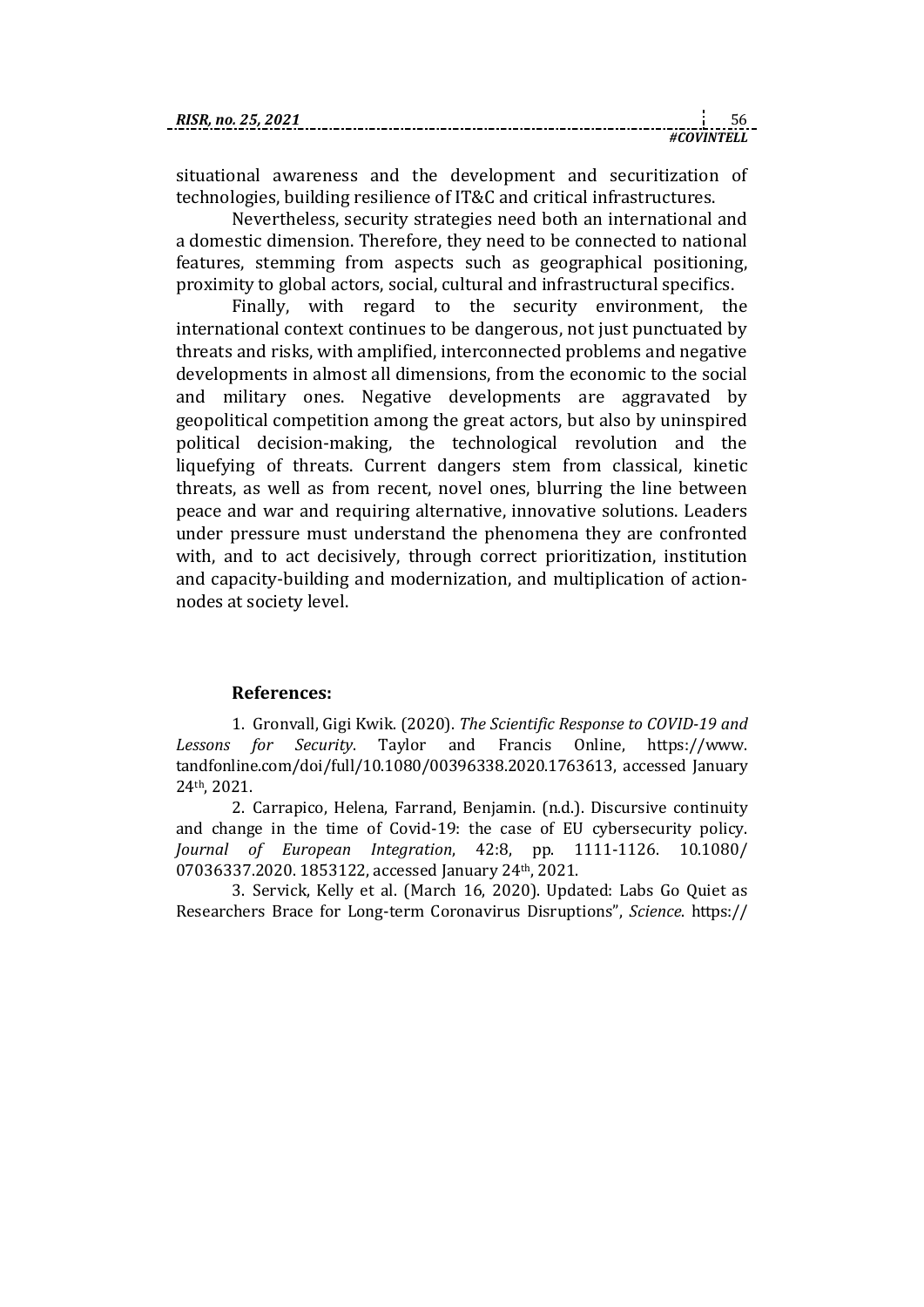www.sciencemag.org/news/2020/03/updated-labs-go-quiet-researchers-bracelong-term-coronavirus-disruptions, accessed January 24th, 2021.

4. Kenneth, W. Berndard. (2020). *Health and National Security: A Contemporary Collision of Cultures*. [https://www.liebertpub.](https://www.liebertpub.com/doi/10.1089/bsp.2013.8522) com/doi/ [10.1089/bsp.2013.8522,](https://www.liebertpub.com/doi/10.1089/bsp.2013.8522) accessed January 28th, 2021.

5. Freedman, Lawrence. (2020). Strategy for a Pandemic: The UK and COVID-19. *Survival*, Vol. 62, No. 3, 25-76. [https://doi.org/10.1080/](https://doi.org/10.1080/00396338.2020.1763610) [00396338.2020.1763610,](https://doi.org/10.1080/00396338.2020.1763610) accessed January 20th, 2021.

6. Murciano, Gil. (n.d). *Covid-19 and the Securitization of National Crises in Israel`s Strategic Approach*. Stiftung Wissenschaft und Politik, German Institute for International and Security Affairs, [https://www.swp](https://www.swp-berlin.org/10.18449/2020C63/)[berlin.org/10.18449/2020C63/,](https://www.swp-berlin.org/10.18449/2020C63/) accessed January 23rd, 2021.

7. Novaky, Niklas. (2020). *The Strategic Compass. Charting a New Course for the EU`s Security and Defense Policy*. Wilfried Martens Centre for European Studies, [https://www.martenscentre.eu/wp-content/uploads/](https://www.martenscentre.eu/wp-content/uploads/2020/12/CES_POLICY-BRIEF_TheStrategicCompass-V1.pdf) 2020/12/CES\_ [POLICY-BRIEF\\_TheStrategicCompass-V1.pdf,](https://www.martenscentre.eu/wp-content/uploads/2020/12/CES_POLICY-BRIEF_TheStrategicCompass-V1.pdf) accessed January 25th, 2021.

8. Hathaway, Oona. (2020). COVID-19 Shows How the U.S. Got National Security Wrong, April 7<sup>th</sup>. [https://www.justsecurity.org/69563/](https://www.justsecurity.org/69563/covid-19-shows-how-the-u-s-got-national-security-wrong/) [covid-19-shows-how-the-u-s-got-national-security-wrong/,](https://www.justsecurity.org/69563/covid-19-shows-how-the-u-s-got-national-security-wrong/) accessed January 24th, 2021.

9. Gordon, Philip H. (2020). "America First" Is a Dangerous Fantasy in a Pandemic. *Foreign Affairs*, April 4th. [https://www.foreignaffairs.](https://www.foreignaffairs.com/articles/2020-04-04/america-first-dangerous-fantasy-pandemic) [com/articles/2020-04-04/america-first-dangerous-fantasy-pandemic,](https://www.foreignaffairs.com/articles/2020-04-04/america-first-dangerous-fantasy-pandemic) accessed January 24th, 2021.

10. Reich, Simon, Dombrowski, Peter. (n.d). The Consequence of COVID-19: How the United States Moved from Security Provider to Security Consumer. *International Affairs*, vol. 96, issue 5, [https://academic.oup.com/](https://academic.oup.com/ia/article/96/5/1253/5901375?login=true) [ia/article/96/5/1253/5901375?login=true,](https://academic.oup.com/ia/article/96/5/1253/5901375?login=true) accessed January 28th, 2021.

11. \*\*\* COVID-19 Coronavirus Pandemic, Worldometers.info, [https://www.worldometers.info/coronavirus/,](https://www.worldometers.info/coronavirus/) as of January 28, 2021.

12. \*\*\* Council of the European Union, Council Conclusions on the PESCO Strategic Review 2020, [https://data.consilium.europa.eu/doc/](https://data.consilium.europa.eu/doc/document/ST-13188-2020-INIT/en/pdf) [document/ST-13188-2020-INIT/en/pdf,](https://data.consilium.europa.eu/doc/document/ST-13188-2020-INIT/en/pdf) accessed January 27th, 2021.

13. \*\*\* Department of Health, Crimson Contagion 2019 Functional Exercise, Key Findings [https://int.nyt.com/data/documenthelper/6824-](https://int.nyt.com/data/documenthelper/6824-2019-10-key-findings-and-after/05bd797500ea55be0724/optimized/full.pdf#page=1) [2019-10-key-findings-and-after/05bd797500ea55be0724/optimized/full.pdf](https://int.nyt.com/data/documenthelper/6824-2019-10-key-findings-and-after/05bd797500ea55be0724/optimized/full.pdf#page=1) [#page=1,](https://int.nyt.com/data/documenthelper/6824-2019-10-key-findings-and-after/05bd797500ea55be0724/optimized/full.pdf#page=1) accessed January 26, 2021.